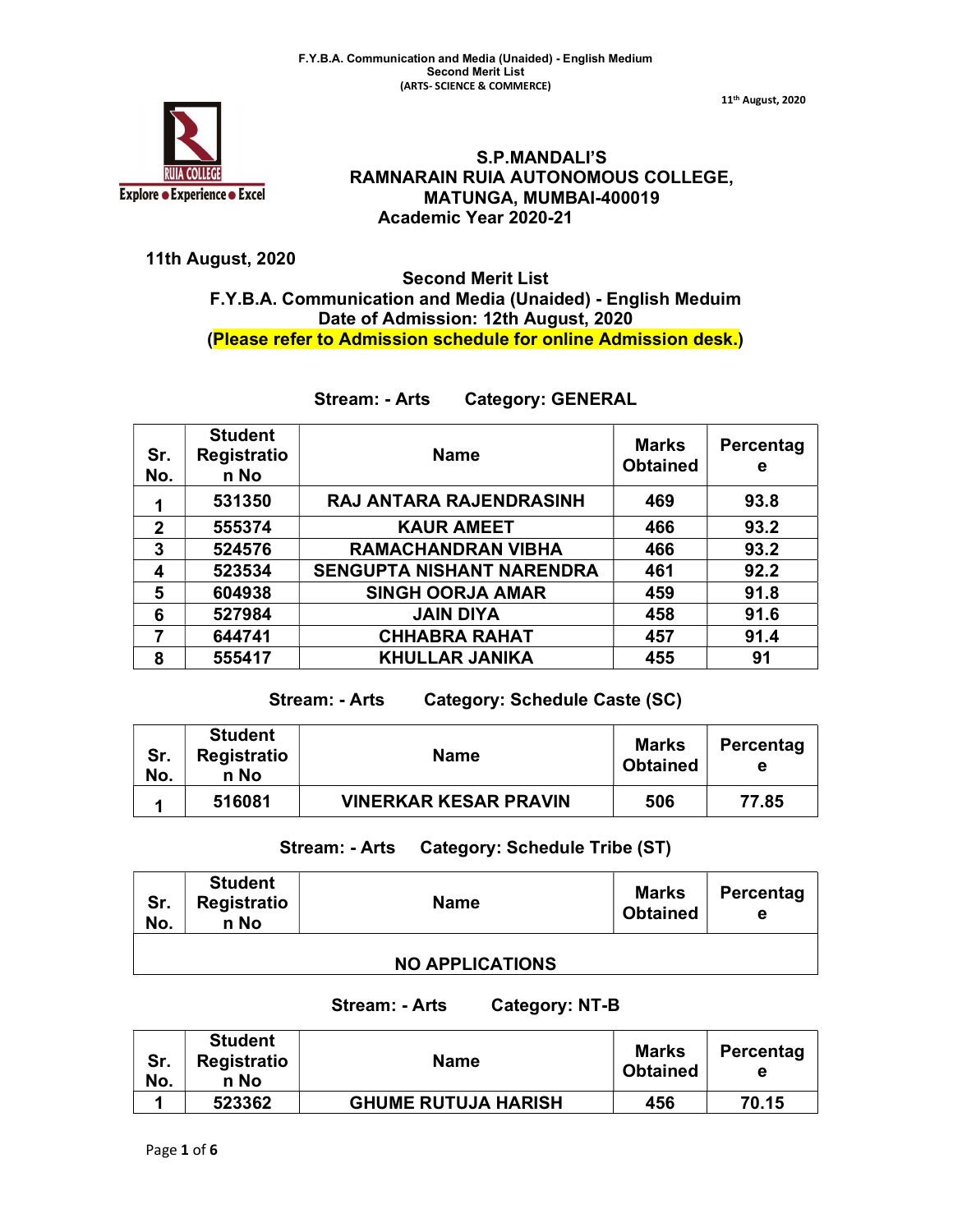11th August, 2020

# Stream: - Arts Category: NT-C

| Sr.<br>No.             | <b>Student</b><br>Registratio<br>n No | <b>Name</b> | <b>Marks</b><br><b>Obtained</b> | Percentag<br>е |  |
|------------------------|---------------------------------------|-------------|---------------------------------|----------------|--|
| <b>NO APPLICATIONS</b> |                                       |             |                                 |                |  |

# Stream: - Arts Category: NT-D

| Sr.<br>No. | <b>Student</b><br>Registratio<br>n No | <b>Name</b>            | <b>Marks</b><br><b>Obtained</b> | Percentag<br>е |
|------------|---------------------------------------|------------------------|---------------------------------|----------------|
|            |                                       | <b>NO APPLICATIONS</b> |                                 |                |

# Stream: - Arts Category: Other Backward Class (OBC)

| Sr.<br>No. | <b>Student</b><br>Registratio<br>n No | <b>Name</b>          | <b>Marks</b><br><b>Obtained</b> | Percentag<br>е |
|------------|---------------------------------------|----------------------|---------------------------------|----------------|
|            | 615672                                | <b>SINGH TANISHA</b> | 432                             | 86.4           |

## Stream: - Arts Category: SBC

| Sr.<br>No. | <b>Student</b><br><b>Registration No</b> | <b>Name</b>                   | <b>Marks</b><br><b>Obtained</b> | Percentag |
|------------|------------------------------------------|-------------------------------|---------------------------------|-----------|
|            | 502162                                   | <b>SARANG SANIKA SATYAWAN</b> | 513                             | 78.92     |

# Stream: - Arts Category: SEBC

| Sr.<br>No. | <b>Student</b><br><b>Registration No</b> | <b>Name</b>                  | <b>Marks</b><br><b>Obtained</b> | Percentag<br>е |
|------------|------------------------------------------|------------------------------|---------------------------------|----------------|
|            | 580484                                   | <b>WAINGADE SAIEE RAMDAS</b> | 457                             | 70.31          |
| n          | 624563                                   | <b>GAWDE YASH SHIVAJI</b>    | 437                             | 67.23          |

## Stream: - Arts Category: EWS

Sr. No. Student Student Name Marks Name Marks<br>Registration No Name Marks Name Marks Percentage NO APPLICATION

Stream: - Arts Category: Others

| Sr.<br>No. | <b>Student</b><br><b>Registration</b><br>No | <b>Name</b>                 | <b>Marks</b><br><b>Obtained</b> | Percentag |
|------------|---------------------------------------------|-----------------------------|---------------------------------|-----------|
|            | 534704                                      | <b>RAWALE PRERANA BABAN</b> | 575                             | 88.46     |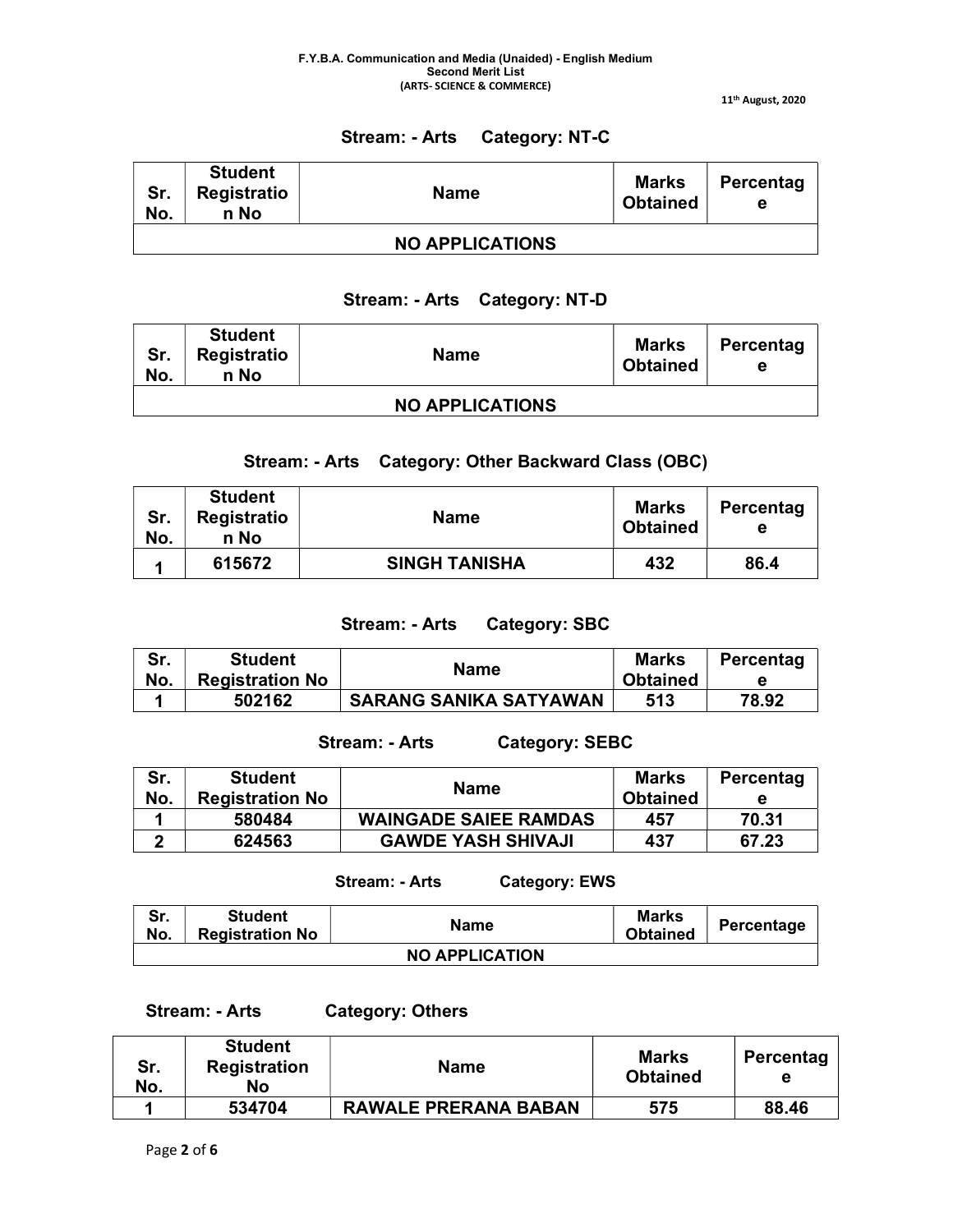Stream: - Science Category: GENERAL

11th August, 2020

| Sr.<br>No. | <b>Student</b><br><b>Registration No</b> | <b>Name</b>              | <b>Marks</b><br><b>Obtained</b> | Percentage |
|------------|------------------------------------------|--------------------------|---------------------------------|------------|
|            | 561893                                   | <b>K MANU MOHANAN</b>    | 1059                            | 88.25      |
| 2          | 615496                                   | <b>CHATURVEDI AGADH</b>  | 427                             | 85.4       |
| 3          | 541448                                   | <b>SAMANT ADITI ATUL</b> | 554                             | 85.23      |

Stream: - Science Category: Schedule Caste (SC)

| Sr.<br>No. | <b>Student</b><br><b>Registration</b><br><b>No</b> | <b>Name</b>                | <b>Marks</b><br><b>Obtained</b> | Percentage |
|------------|----------------------------------------------------|----------------------------|---------------------------------|------------|
|            | 650872                                             | NANDGAONKAR JANHAVI DINESH | 454                             | 69.85      |
| ◠          | 605403                                             | <b>LONDHE LISHA ARVIND</b> | 431                             | 66.31      |

Stream: - Science Category: NT-C

| Sr.<br>No. | <b>Student</b><br><b>Registration No</b> | <b>Name</b>                  | <b>Marks</b><br><b>Obtained</b> | Percentage |
|------------|------------------------------------------|------------------------------|---------------------------------|------------|
|            | 593228                                   | <b>HARAL SOURABH KHUSHAL</b> | 327                             | 50.31      |

Stream: - Science Category: Other Backward Class (OBC)

| Sr.<br>No. | <b>Student</b><br><b>Registration No</b> | <b>Name</b>                | <b>Marks</b><br><b>Obtained</b> | Percentage |
|------------|------------------------------------------|----------------------------|---------------------------------|------------|
|            | 604224                                   | <b>KEER SAKSHI PRALHAD</b> | 407                             | 81.4       |
| כי         | 528156                                   | <b>RAUL MEET BALWANT</b>   | 526                             | 80.92      |

Stream: - Science Category: SEBC

| Sr.<br>No. | <b>Student</b><br><b>Registration No</b> | <b>Name</b>                    | Marks<br><b>Obtained</b> | <b>Percentage</b> |
|------------|------------------------------------------|--------------------------------|--------------------------|-------------------|
|            | 639617                                   | <b>GAWDE YASH SHRINIVAS</b>    | 498                      | 76.62             |
|            | 590611                                   | <b>PARAB SAMRUDDHI VASUDEV</b> | 428                      | 65.85             |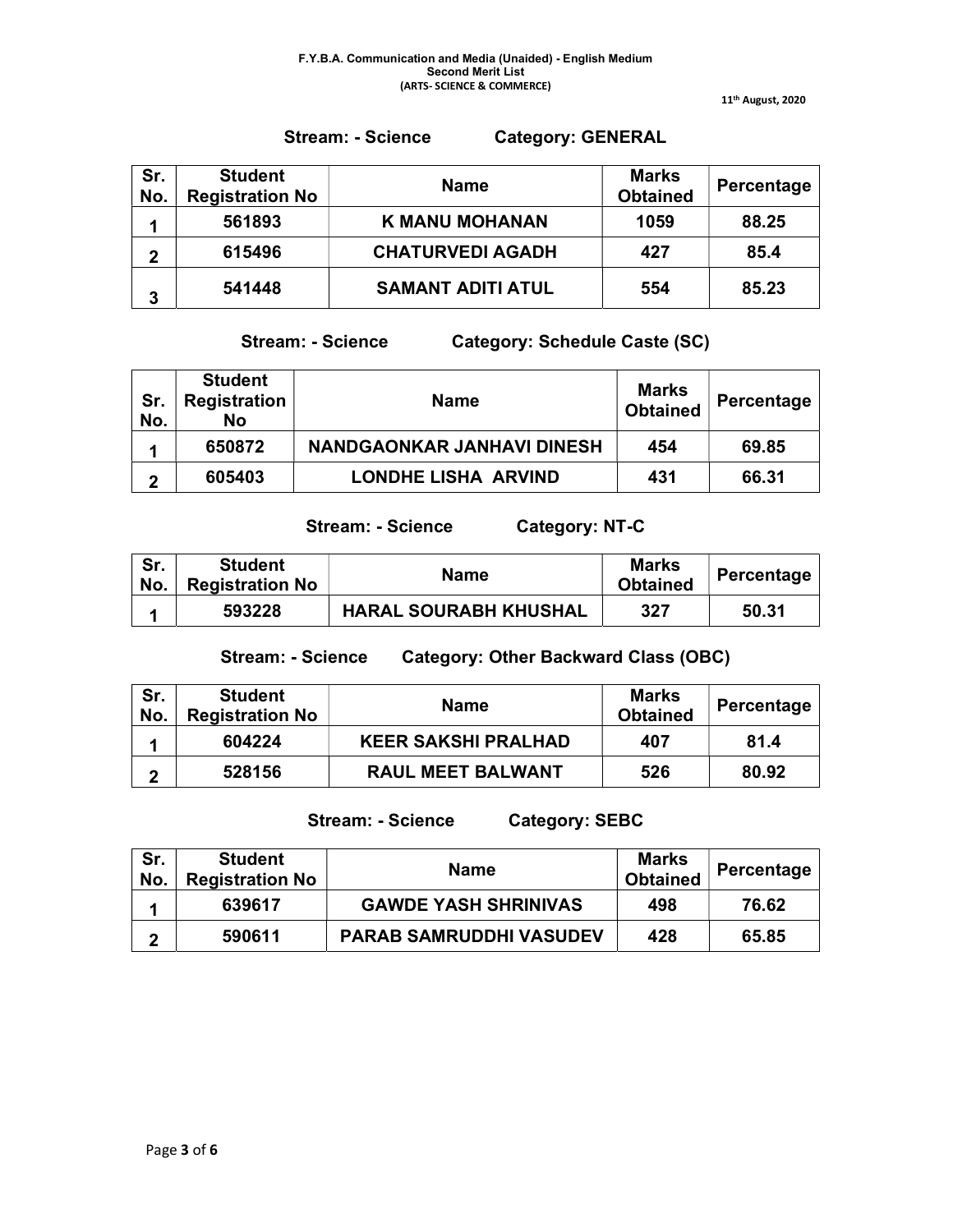11th August, 2020

| <b>Category: EWS</b><br><b>Stream: - Science</b> |
|--------------------------------------------------|
|--------------------------------------------------|

| Sr.<br>No. | <b>Student</b><br><b>Registration No</b> | <b>Name</b>              | <b>Marks</b><br><b>Obtained</b> | Percentage |
|------------|------------------------------------------|--------------------------|---------------------------------|------------|
|            | 532351                                   | <b>MEHTA JAINA PARAG</b> | 532                             | 81.85      |

Stream: - Science Category: Others

| Sr.<br>No. | <b>Student</b><br><b>Registration No</b> | <b>Name</b>           | <b>Marks</b><br><b>Obtained</b> | Percentage |
|------------|------------------------------------------|-----------------------|---------------------------------|------------|
|            | 517446                                   | <b>SHETTY KOMAL L</b> | 386                             | 77.2       |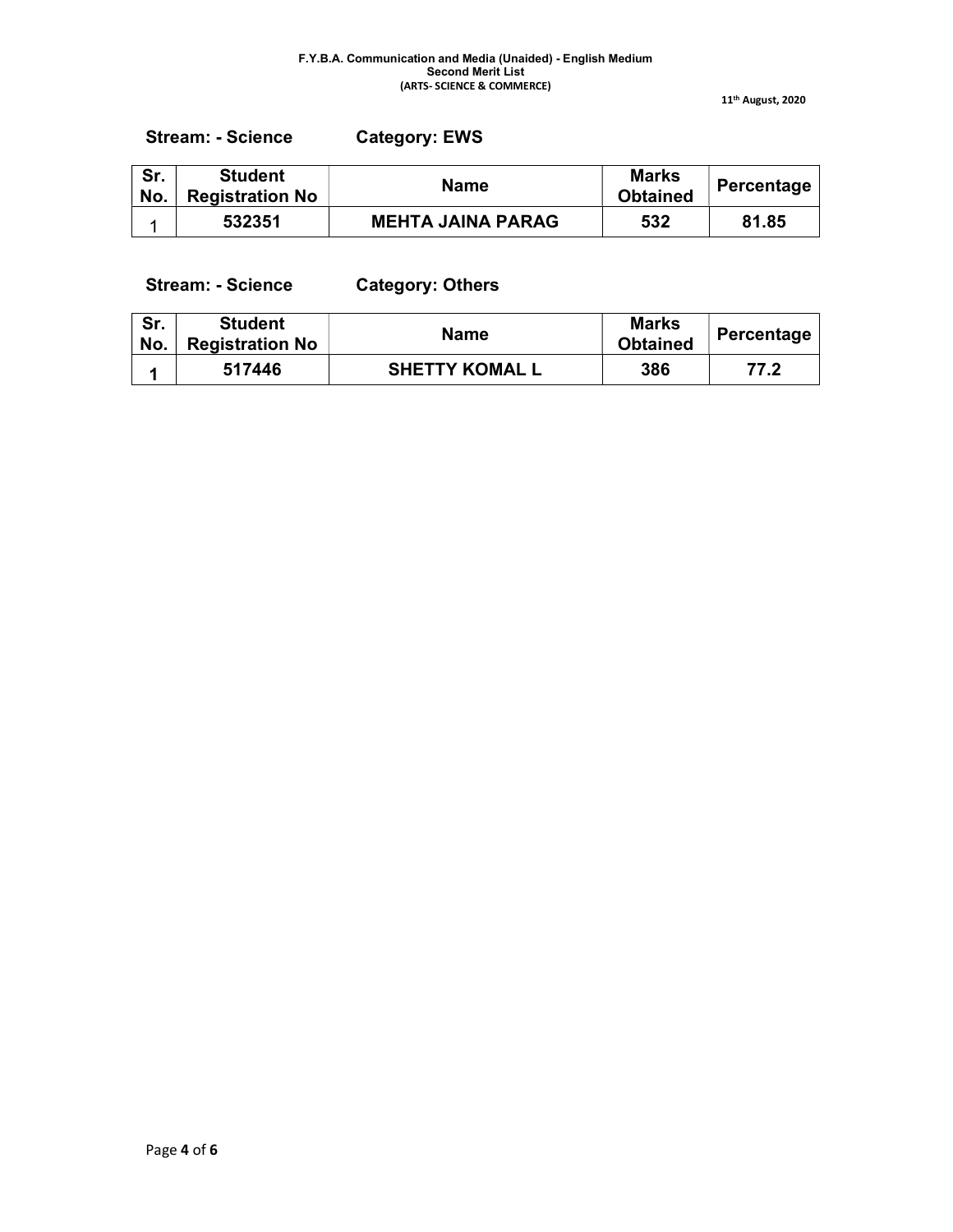11th August, 2020

# Stream: - Commerce Category: GENERAL

| Sr.<br>No.  | <b>Student</b><br><b>Registratio</b><br>n No | <b>Name</b>                   | Marks<br><b>Obtained</b> | Percentag<br>е |
|-------------|----------------------------------------------|-------------------------------|--------------------------|----------------|
|             | 515301                                       | <b>MISHRA SOUMYA</b>          | 449                      | 89.8           |
| $\mathbf 2$ | 522555                                       | <b>PARAB SHREYA VILAS</b>     | 582                      | 89.54          |
| 3           | 604014                                       | <b>BALVALLY ANANYA VIKRAM</b> | 580                      | 89.23          |

Stream: - Commerce Category: Schedule Caste (SC)

| Sr.<br>No. | <b>Student</b><br><b>Registratio</b><br>n No | <b>Name</b>                   | Marks<br><b>Obtained</b> | Percentag<br>е |
|------------|----------------------------------------------|-------------------------------|--------------------------|----------------|
|            | 580675                                       | <b>SALVI SAKSHI SAMRAT</b>    | 521                      | 80.15          |
|            | 537347                                       | <b>KORI KARUNA RADHESHYAM</b> | 520                      | 80             |

Stream: - Commerce Category: Schedule Tribe (ST)

| Sr.<br>No.     | <b>Student</b><br><b>Registration</b><br><b>No</b> | <b>Name</b>                                       | <b>Marks</b><br><b>Obtained</b> | Percentage |
|----------------|----------------------------------------------------|---------------------------------------------------|---------------------------------|------------|
|                | 527753                                             | <b>SHEDMEKHE SIDDHANT</b><br><b>HARISHCHANDRA</b> | 375                             | 75         |
| $\overline{2}$ | 515391                                             | <b>SURYAWANSHI MANDAR</b><br><b>DHANANJAY</b>     | 455                             | 70         |
| 3              | 541317                                             | <b>PAWAR ANIKET RAMESH</b>                        | 386                             | 59.38      |

Stream: - Commerce Category: NT-C

| Sr.<br>No. | <b>Student</b><br><b>Registratio</b><br>n No | <b>Name</b>          | <b>Marks</b><br><b>Obtained</b> | Percentage |
|------------|----------------------------------------------|----------------------|---------------------------------|------------|
|            | 530758                                       | UKANDE ADITI MAHADEV | 449                             | 69.08      |

Stream: - Commerce Category: Other Backward Class (OBC)

| Sr.<br>No. | <b>Student</b><br>Registratio<br>n No | <b>Name</b>                | Marks<br><b>Obtained</b> | Percentag<br>е |
|------------|---------------------------------------|----------------------------|--------------------------|----------------|
|            | 499798                                | <b>SAVLE SAYALI VINOD</b>  | 543                      | 83.54          |
| 2          | 557337                                | <b>PARKAR TANVI SANJAY</b> | 542                      | 83.38          |